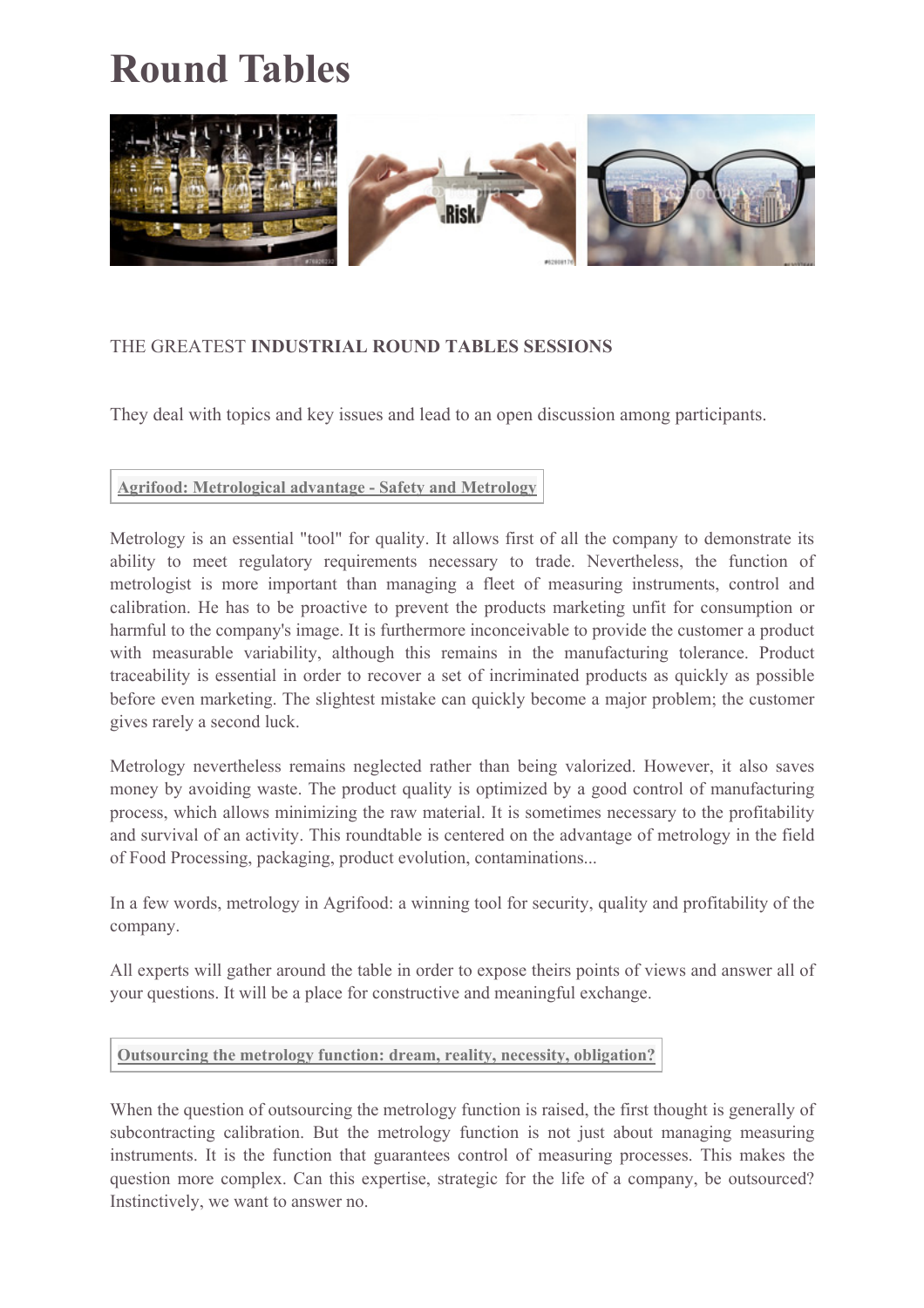But if we think more carefully, the answer is not clear. Certainly, measurements are increasingly complex and requirements increasingly strict; controlling risk requires skills in measurement uncertainty and process analysis and knowledge of quality reference systems, standards and regulations, documents which are evolving constantly.

Finally, control of the metrology function requires a high level of expertise to ensure maximum performance. Is this currently compatible with the daily life of a company and its core business? We may be tempted to compare the metrology function with accounting. This activity is obviously vital for the smooth operation of any organisation, but it now requires such a high level of ability that it has become natural to call on specialist firms. Apart from a few exceptions, companies no longer maintain chartered accountants on their staff. Could and should the metrology function take the same route? Will the metrology function in the future be entrusted, perhaps out of necessity, to expert laboratories? This is the issue we propose to discuss at this round-table.

## **Perception analysis in service of metrology**

The analysis of perception, and by extension sensory evaluation, has been part of a philosophical tradition for centuries, in which we seek to know whether we are governed by the "senses" or by the "mind". In 57 BC, Lucretius wrote: **You will discover that the senses engender the first notion of truth, and that they are infallible.**

CFM wishes to approach perception analysis from a variety of perspectives: sensory measurement and applied problems, but also studies of how perceptions are judged. How can we develop scales of reference; how is man as a measurement tool calibrated; how can we guarantee that a sensation is accurate? Where are the limits between the FUNDAMENTALS of cognitive psychology and the techniques of sensory marketing – what is SENSORY METROLOGY?

Thanks to feedback from our participants, CFM will demonstrate that sensory analysis combined with hedonic tests constitute the most appropriate tool for measuring perceived quality. Although based on individual appreciation, the sensory analysis method seeks to achieve a certain objectivity. The goal of sensory metrology is to obtain an objective evaluation of sensation. This recent form of metrology is gradually building the knowledge base that will allow for objective comparisons by establishing references, evaluation methods, expert panels etc. The approach is similar to that found, for example, in chemical metrology...

While sensory metrology is a tool that has been used for decades in the food industry, its field of application has widened to include many other industrial sectors such as cosmetics, textiles, the automotive industry, construction, domestic appliances, IT...

Non-food examples are legion, including:

- Seeking out unpleasant smells due to construction materials,
- Studying noise in the development of computer equipment or household appliances,
- etc.

In each case, the goal is to quantify the client's perception of the finished product in terms of the five senses. Sensory evaluation or analysis is not just about making simple, subjective observations. It is a real scientific approach based on transforming sensations into measurable data. In practice, sensory analysis is based on:

- a preselected panel of subjects,
- a sensory analysis room,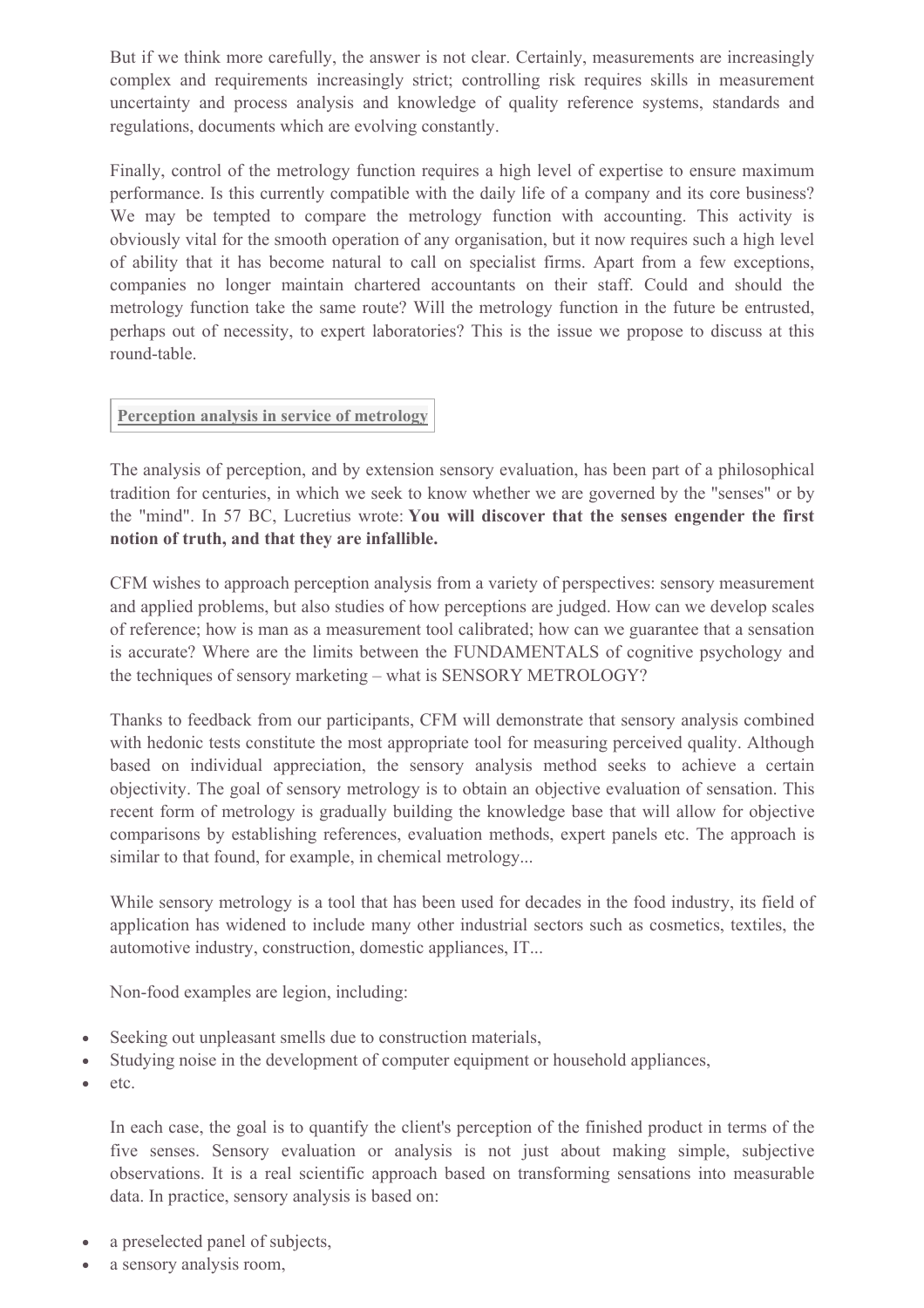- tests chosen according to the products to be analysed,
- statistical processing tools for analysing the data collected.

Neither measurement nor metrology are purely mechanical questions; sensation and perception are above all the neurophysiological foundations of each individual.

#### **Risk measurement and Control : New approach in ISO 9001:2015**

Measurements are vital to enable companies to take the right decisions, and consequently the quality of these measurements has a direct impact on the decisions taken and the risks incurred.

These risks can be of different kinds, such as economic risk, most instinctively, because we can associate this with the costs of scrapping or retouching products (classically customer/supplier risks), legal risk, such as declaring a safety-critical part compliant when it is not, or risk relating to brand image (product quality).

These notions of risk have often been well known to companies for a long time (e.g. efficiency curves for acceptance testing or AMDEC-type methods), but it must be acknowledged that international standards did little to explain or emphasise these concepts. The notion of risk is often "hidden" behind other concepts, fading into the background.

In metrology, the notions of measurement uncertainty and the capability of testing methods incorporate these notions of risk and the associated consequences (e.g. defective PPM), but this does not mean that the metrology function has a perfect mastery of these concepts or is able to adapt them to different contexts. How many measuring instruments have been calibrated just because a standard (or an auditor) required it, without questioning the need or the risk?

But this is a thing of the past with the new ISO 9001:2015 standard, which introduces the notion of risk in relation to the systems to be put in place, and the ISO/IEC Guide 98-4! Will these standards open up new performance horizons for business?

Metrologists must now be able to quantify the risk of non-compliance in relation to the final risk.

But how can this notion of risk be placed at the heart of metrology while achieving a "lean metrology"?

Metrologists have to become the guarantors of a measurement process and master the factors that affect it to achieve real control over risk.

Briefs explanations and discussions of key questions:

- How can corporate risks be expressed in terms of metrology?
- How can metrologists become involved in decision-making by distinguishing what is necessary from what is not?
- How can risks in metrology be quantified, and operations be reduced to the minimum necessary?
- What are the new prospects for metrology and the work of metrologists?
- Metrology as a profit centre?
- What help do these new standards provide?